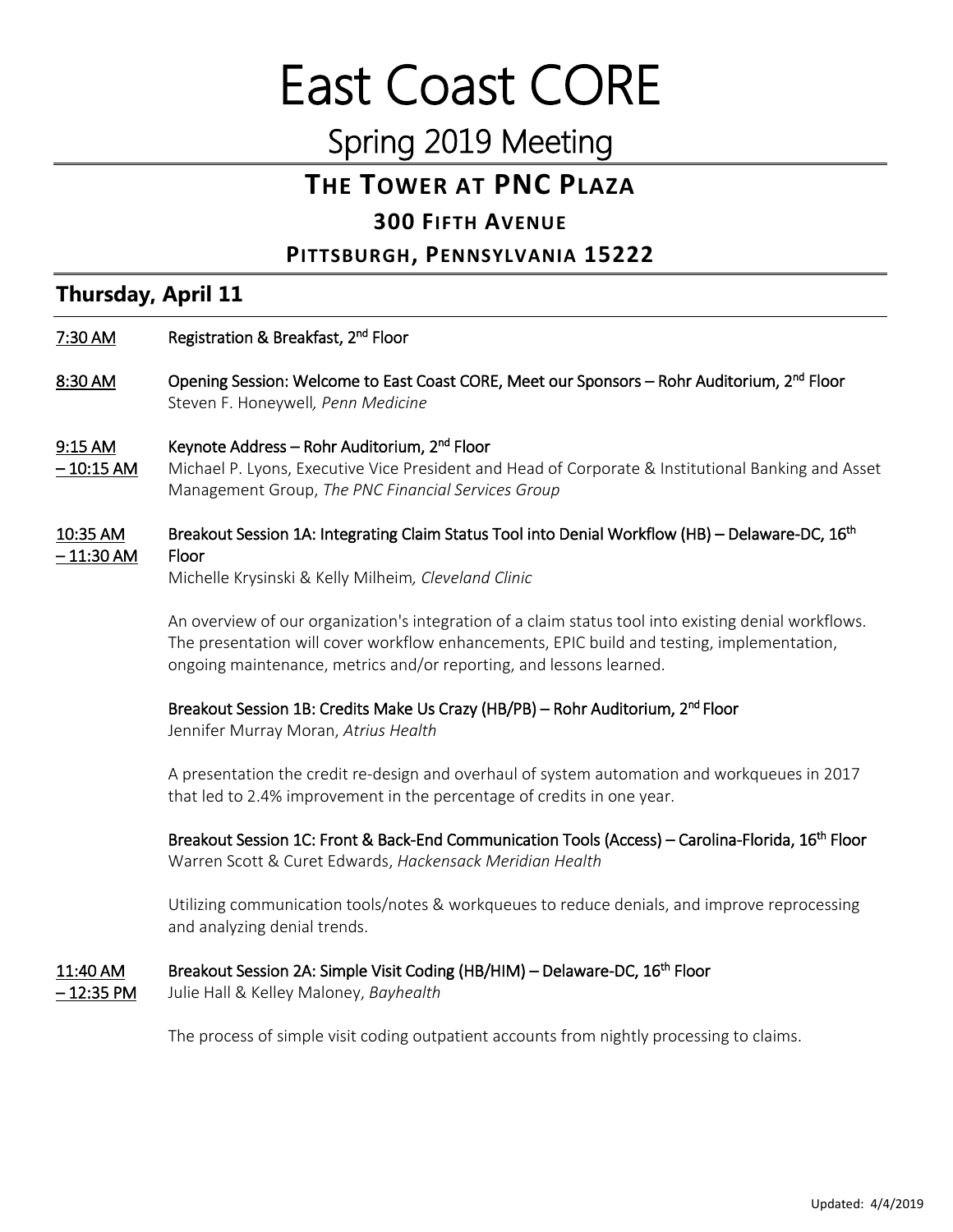#### Breakout Session 2B: Journey to Centralized Pre-Estimation: Onsite & Offsite (PB) – Carolina-Florida, 16<sup>th</sup> Floor

Michelle Colaccio, *Yale Medicine*

Yale Medicine's journey to the centralized Pre-Estimation model, including staffing decisions, benchmarks, rollout, scripting, patient education and expectation and transparency. Review our Estimate tools and how they work, as well as discuss trended metrics.

#### Breakout Session 2C: MyHealth Bill Pay & Function Expansion (Other) – Rohr Auditorium, 2<sup>nd</sup> Floor

Jennifer Murray Moran, *Atrius Health*

The functions implemented since 2016 including Bill Pay, automatic optimization for paperless statements, patient messages. This technology has assisted in maintaining 1.07% self-pay bad debt rate and minimal patient dissatisfaction. This presentation will also show increases in payments, statements, paperless statements, patient messages and all marketing efforts.

#### 12:35 PM Lunch

– 1:35 PM *Lunch will be set up on both the 2nd & 16th floors, so please find the closest station to your previous breakout session location.*

#### 1:35 PM Breakout Session 3A: Patient Consolidated Statement (HB/PB) – Delaware-DC, 16<sup>th</sup> Floor

– 2:30 PM Mindy McNamara, *Yale New Haven Health*

As a part of our vision to enhance the patient financial experience, Yale New Haven Health hospitals and Northeast Medical Group created a consolidated patient statement with both hospital and professional services patient balances within a non-SBO environment.

#### Breakout Session 3B: Adjustment Approval Work Queue Process (PB) – Carolina-Florida, 16<sup>th</sup> Floor Paige Butler, *Weill Cornell Medicine*

Weill Cornell's leveraging of Adjustment Review Workqueues to monitor, approve and decline adjustments performed by insurance receivable staff.

#### Breakout Session 3C: Registration Liaisons: Provide Support, Improve Quality & Denials (Access) – Rohr Auditorium, 2<sup>nd</sup> Floor

Katie Pochatek & Cheryl Myers, *Cleveland Clinic*

In 2017, Cleveland Clinic developed a Front End Optimization project to improve registration quality during check in at our Main Campus Outpatient locations. The registration liaison position was created to provide shoulder to shoulder support and coaching to our caregivers. Their efforts yielded significant results in reducing registration denials by over 30% and claim edits by over 50%. The program was expanded to include liaisons for our regional facilities in 2018.

#### 2:30 PM Breakout Session 4A: Payment Posting Workflows in HB (HB) – DC-Delaware, 16<sup>th</sup> Floor

– 3:20 PM Angela Coppola, *Yale New Haven Health*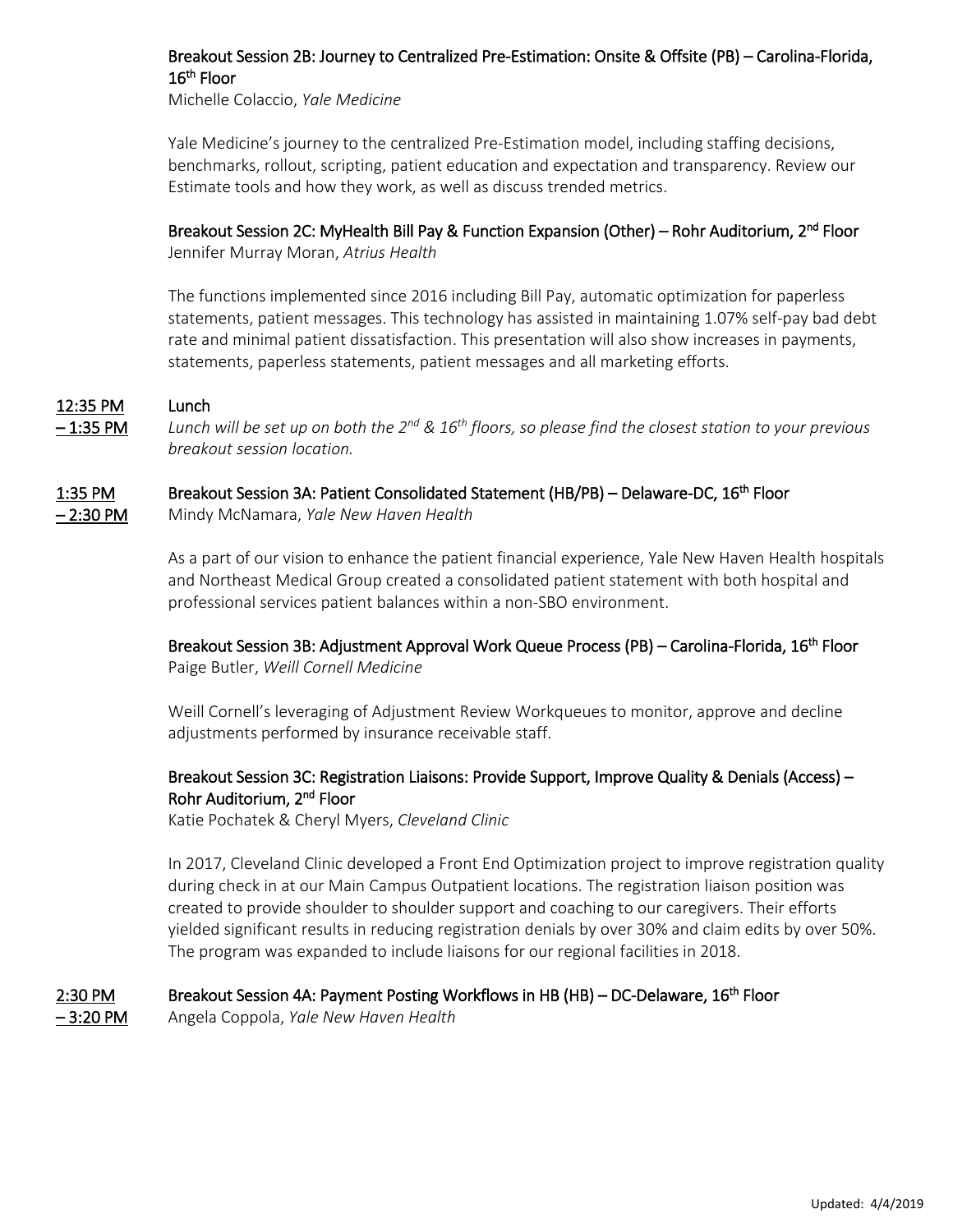Breakout Session 4B: Epic Tools for Automation & Efficiency in PB (PB) – Rohr Auditorium, 2<sup>nd</sup> Floor

Georganna Price & Shawnda Akers, *The Ohio State University*

OSU Physicians will share tips and tools that have helped to improve efficiency and automation across the physician revenue cycle, including workqueues for eligibility and provider enrollment, workqueue scoring, auto debiting of commercial credits, refining the retro profile, the learning home dashboard and more.

Breakout Session 4C: Epic Fast Pass to Improve Patient Access (Access) – Carolina-Florida, 16<sup>th</sup> Floor

Mythili Raghunath, *Weill Cornell Medicine*

Describe how Fast Pass was rolled out & piloted with Primary Care practice. Share results & plan to spread across specialties.

#### 3:40 PM How to Tackle the Challenges of Epic Together – Rohr Auditorium, 2<sup>nd</sup> Floor

– 4:10 PM Ann Adenbaum, *Weill Cornell Medicine* & Crystal MacNeill, *Virtua Health System*

#### 4:15 PM Vignettes – Rohr Auditorium, 2<sup>nd</sup> Floor

– 5:15 PM Moderated by: Sally Thibodeau, *Yale Medicine*

#### Vignette A: SBO & POS Reconciliation Reporting

Eileen Murray, *Penn Medicine*

Penn Medicine's approach to reconciling/reporting payments deposited to a single account that are for multiple entities.

#### Vignette B: Electronic Remittance Splitter Utility

Sherry Reyno & Catherine Shang, *Partners Healthcare*

#### Vignette C: Session Limits & Visit Type Standards

Shawn Grendzinski & Carolyn Haas, *UPMC Pinnacle*

At UPMC Pinnacle we have standardized and limited visit types and then employed a session limit strategy to optimize scheduling for the central scheduling, portal and offices in Primary Care, Internal Medicine and Pediatrics.

#### Vignette D: Integrating Epic with Electronic Claim Status Investigation (eCSI)

Karla Lesh & Stephanie Hughes, *University of Pittsburgh Medical Center*

5:30 PM Networking Reception *hosted by our generous Co-Host and Sponsor, PNC Healthcare!* – 7:30 PM *The Tower at PNC Plaza, 3rd Floor*